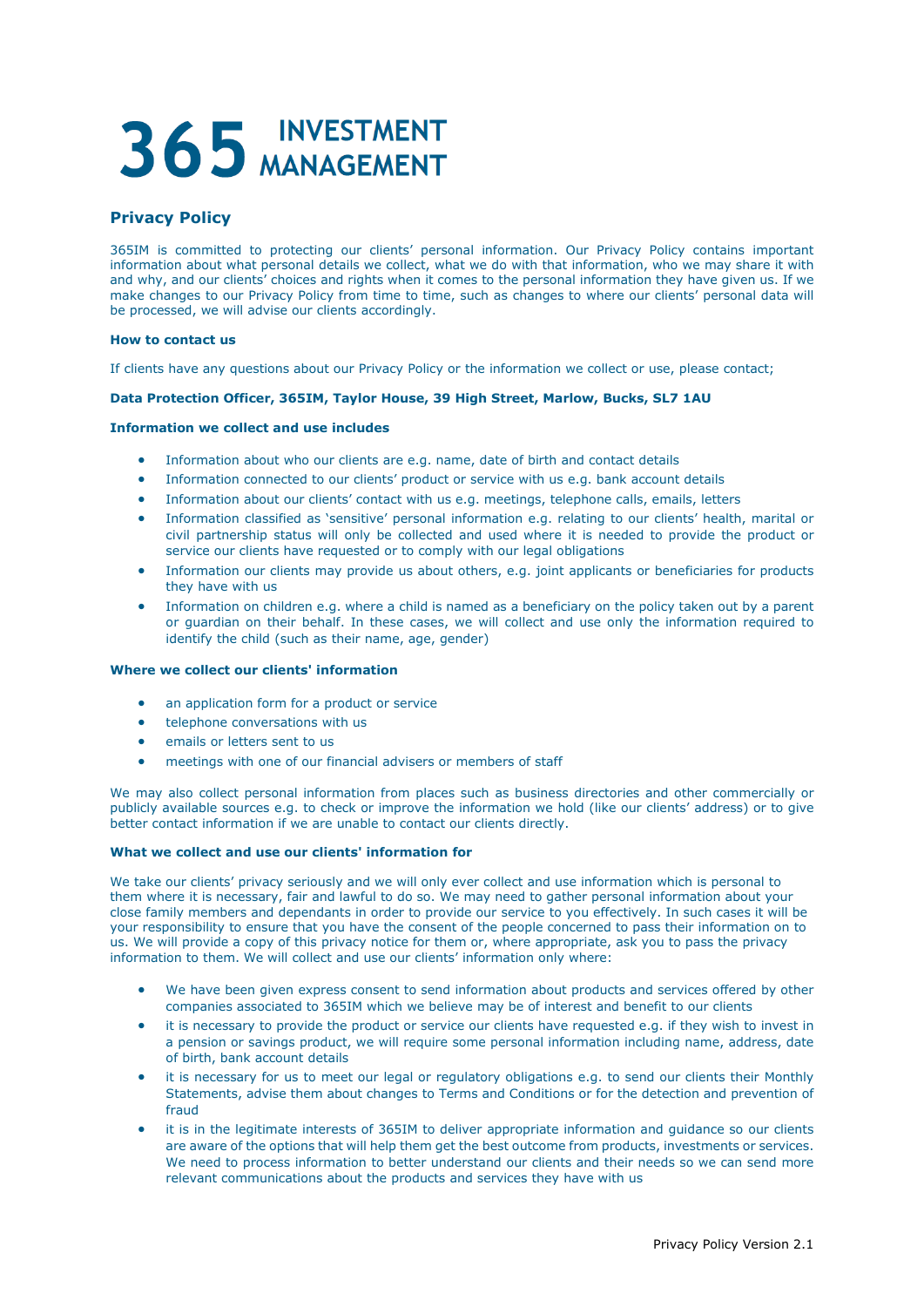• it is in the strict legitimate interests of a third party e.g. sharing information with our clients' employer, or adviser for the governance of a pension scheme of which they are members

If clients do not wish us to collect and use personal information, this may mean that we will be unable to provide our products or services.

# **Who we may share our clients' information with**

We may share information with third parties for the reasons outlined above and these third parties include:

- Nominated advisers or employer
- Companies we have chosen to support us in the delivery of the products and services we offer to our clients e.g. research, back-office providers, execution venues, compliance consultancy or technology companies, or companies who help us in communications, for example an internet service provider
- Our regulators and Supervisory Authority e.g. the Financial Conduct Authority (FCA), the Information Commissioner's Office for the UK (ICO)
- Law enforcement, credit and identity check agencies for the prevention and detection of crime
- HM Revenue & Customs (HMRC) e.g. for the processing of tax relief on pension payments or the prevention of tax avoidance. **We will never sell our clients' details to someone else**. Whenever we share personal information, we will do so in line with our obligations to keep our clients' information safe and secure.

#### **Where our clients' information is processed**

All information is processed in the UK. If any information is processed outside the UK, we will put in place legal arrangements to ensure an equivalent level of protection as that applicable in the UK. Whenever EU data privacy laws afford better protection, these laws will be observed and will form the basis of our Privacy Policy.

#### **How we protect our clients' information**

We take information and system security very seriously and we strive to comply with our obligations at all times. Any personal information which is collected, recorded or used in any way, whether on paper, online or any other media, will have appropriate safeguards applied in line with our data protection obligations.

Information is protected by controls designed to minimise loss or damage through accident, negligence or deliberate actions. Our team members also protect sensitive or confidential information when storing or transmitting information electronically and undertake annual training on this. Our security controls are aligned to good practice standards providing a controlled environment that effectively manages risks to the confidentiality, integrity and availability of information.

#### **How long we keep our clients' information**

We will keep personal information only where it is necessary to provide our products or services while our clients are with us. We may also keep information after this period but only where required to meet our legal or regulatory obligations. We are subject to regulatory requirements to retain your data for specified minimum periods. These are, generally:

- Five years for investment business
- Three years for mortgage business
- Indefinitely for pension transfers and opt-outs
- Three years for insurance business

These are minimum periods, during which we have a legal obligation to retain your records.

#### **Changes to our Privacy Policy**

We review our privacy policy on an on-going basis and update our website as well as advise you of any chances when they occur. **This privacy policy was last updated on 04/09/2021**.

# **Our clients' individual rights**

- **Right to be Informed -** the right to receive clear and easy to understand information on what personal information we have, why and who we share it with, and we do this in our Privacy Policy and periodic Privacy Notices.
- **Right of Access -** the right of access to personal information. If our clients wish to receive a copy of the personal information we hold, they are entitled to make a Data Subject Access Request (DSAR).
- **Right To Request That Personal Information Be Rectified -** if personal information is inaccurate or incomplete, our clients can request that it is corrected.